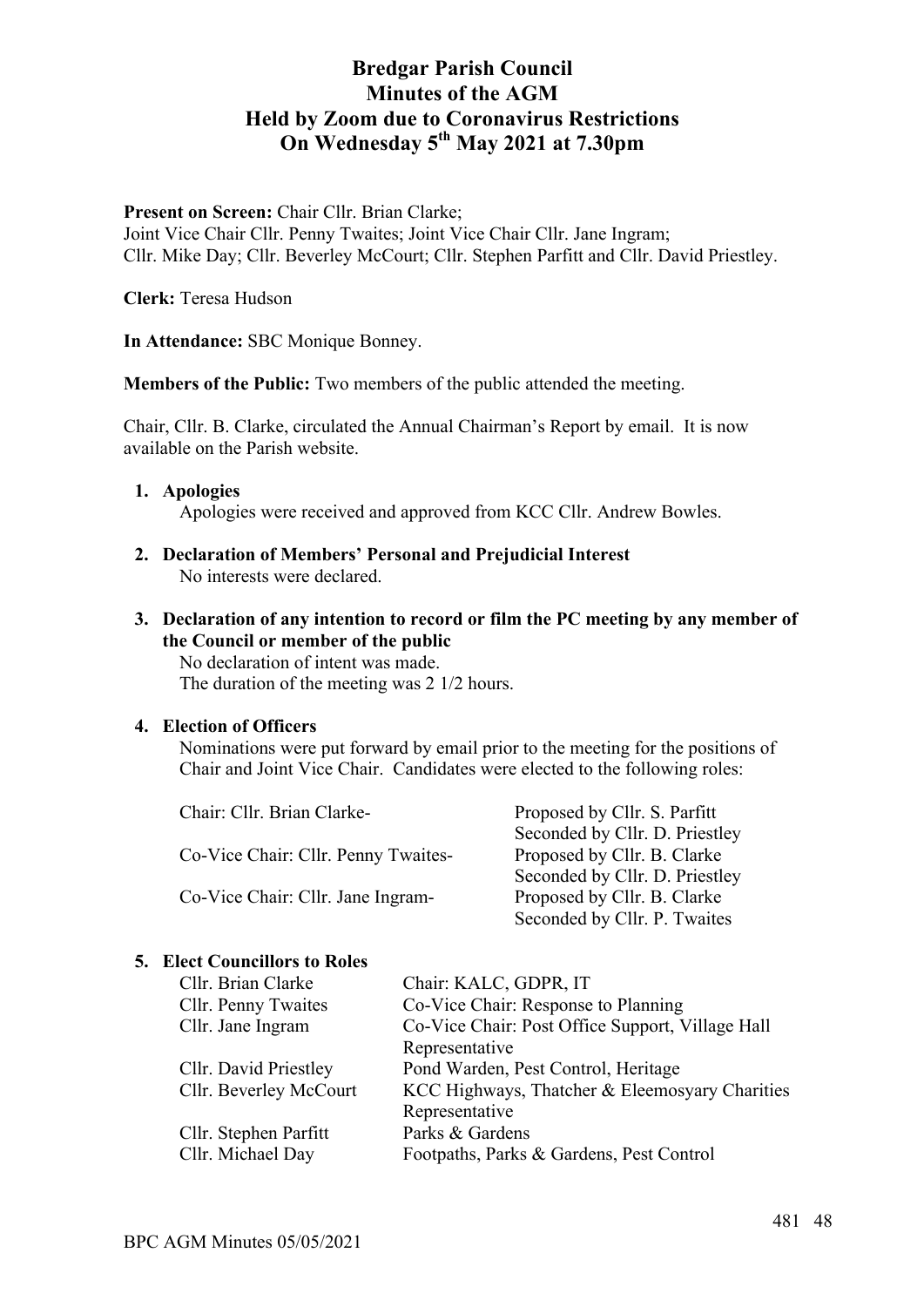## **6. Minutes of the previous meeting**

The Minutes of the previous PC meeting held on  $3<sup>rd</sup>$  March 2021 were read and formally approved by the Parish Council. They are now available on the Parish website. Proposed by Cllr. J. Ingram, seconded by Cllr. M. Day. **Matters Arising**

The Bexon Lane road sign has been re-installed.

## **7. PCSO Report**

PCSO Lorraine Holmes submitted a report by email. There have been some incidents of anti-social behaviour in the village in Silver Street, Gore Road and Primrose Lane. Motorbikes were seen riding in the field adjacent to the recreation ground, with spectators watching. A car registration was noted and the incident reported. A horse was seen several times being ridden on the recreation ground. Notices have been put up prohibiting the activity, as it could be dangerous for children playing there. Fishing has been observed at the pond, contrary to the regulations; the clerk has moved people on, as has a councillor on a separate occasion. Parishioners who may witness any incidents are advised to note a registration number and any useful descriptions without putting themselves in danger. Report using 101 or the Live Chat facility on the Kent Police website.

## **8. Ten Minutes Representation by the Public**

No matters to report.

## **9. Authorisation of Accounts**

| <b>Payments</b>               |                         |         |
|-------------------------------|-------------------------|---------|
| 26/02/21 Cllr. B. Clarke      | <b>Zoom Fee</b>         | 14.39   |
| 01/03/21 Bredgar Farmshop     | PO Rent                 | 150.00  |
| 07/03/21 SBC                  | <b>Grass Cutting</b>    | 2936.69 |
| 07/03/21 T. Hudson            | Postage/Ink             | 90.29   |
| 08/03/21 T. Hudson            | Honorarium              | 375.00  |
| 16/03/21 SSE                  | <b>Pond Electricity</b> | 62.24   |
| <b>Receipts</b>               |                         |         |
| 24/03/21 Bredgar Cricket Club | <b>Rec Grd Rent</b>     | 50.00   |
| $01/01/21$ NSI                | <b>Savings Interest</b> | 51.68   |

Cllr. Twaites asked if the Precept had been received? The clerk replied that it had just been received**.**

## **10. Annual Accounts for the Year Ending 31/03/2021**

The Annual Accounts were circulated prior to the meeting. **a. Finance Policy Review** Councillors did not propose any changes to the current Finance Policy. All councillors agreed to the Finance Policy.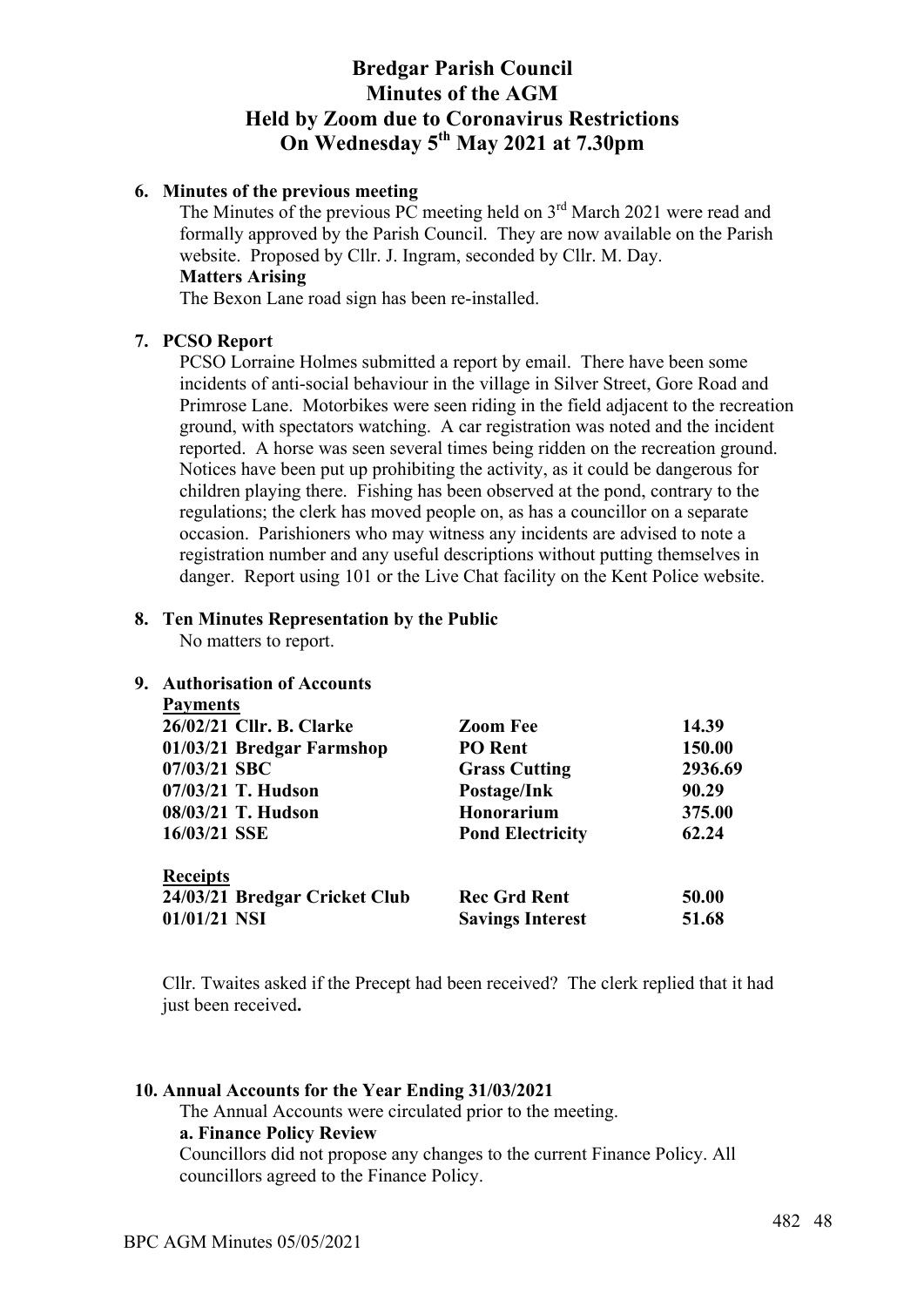**b/c. Consideration and approval of the Statement of Internal Control by the PC**

No changes were proposed. Proposed by Cllr. B. Clarke, seconded by Cllr. D. Priestley.

## **d/e. Consideration and approval of Audit Exemption Certificate**

The criteria for submitting the Exemption Certificate has been met.

Proposed by Cllr. B. Clarke, seconded by Cllr. J. Ingram.

The certificate will be submitted to PKF Littlejohn by email.

## **f. Consideration and approval of Internal Auditor Report**

All councillors approved the Internal Auditor report.

Proposed by Cllr. B. Clarke, seconded by Cllr. D. Priestley.

Councillors thanked the Internal Auditor, Mr. Scott.

## **g. Consideration of the Annual Governance Statement**

The Chair read out the statements on the AGS. All councillors agreed with the statements.

## **h. Approval of the Annual Governance Statement resolution**

All councillors approved the AGS. Proposed by Cllr. B. Clarke, seconded by Cllr. S. Parfitt.

## **i. Consideration of the Annual Accounting Statements by the PC**

The Annual Accounting Statements were shown on screen.

### **j. Approval of the Annual Accounting Statements by resolution**

All councillors approved the Annual Accounts. Proposed by Cllr. B. Clarke, seconded by Cllr. P. Twaites.

**k. Signing of the Accounting Statements by the Clerk/RFO and Chair.**

The documents were signed by the Chair and Clerk the following day. The documents are now available on the Parish website.

## **11. Reports from Councillors**

## **Cllr. David Priestley**

The ducks on Bredgar pond dice with danger on the road daily. One other visiting duck was rescued by a local wildlife charity. One duck with a limp was seen by the RSPCA but has been left to recover, as it would not have been returned had it been removed due to wildlife regulations.

## **Cllr. Stephen Parfitt**

The vandalized post box on Primrose Lane has been replaced by Royal Mail. There have been 7 fly tipping instances since the previous PC meeting.

The recreation ground has had a patch of grass burnt away due to a barbecue. The vandal has not been identified.

The Neighbourhood Watch group is fully manned with 12 representatives covering Bredgar.

Bredgar Railway is having an Open Day on Sunday following closure due to the Covid pandemic.

The burnt out car in Bexon Lane has been removed.

The Chair thanked Cllr. Parfitt for his continued time and effort chasing all the issues to conclusion.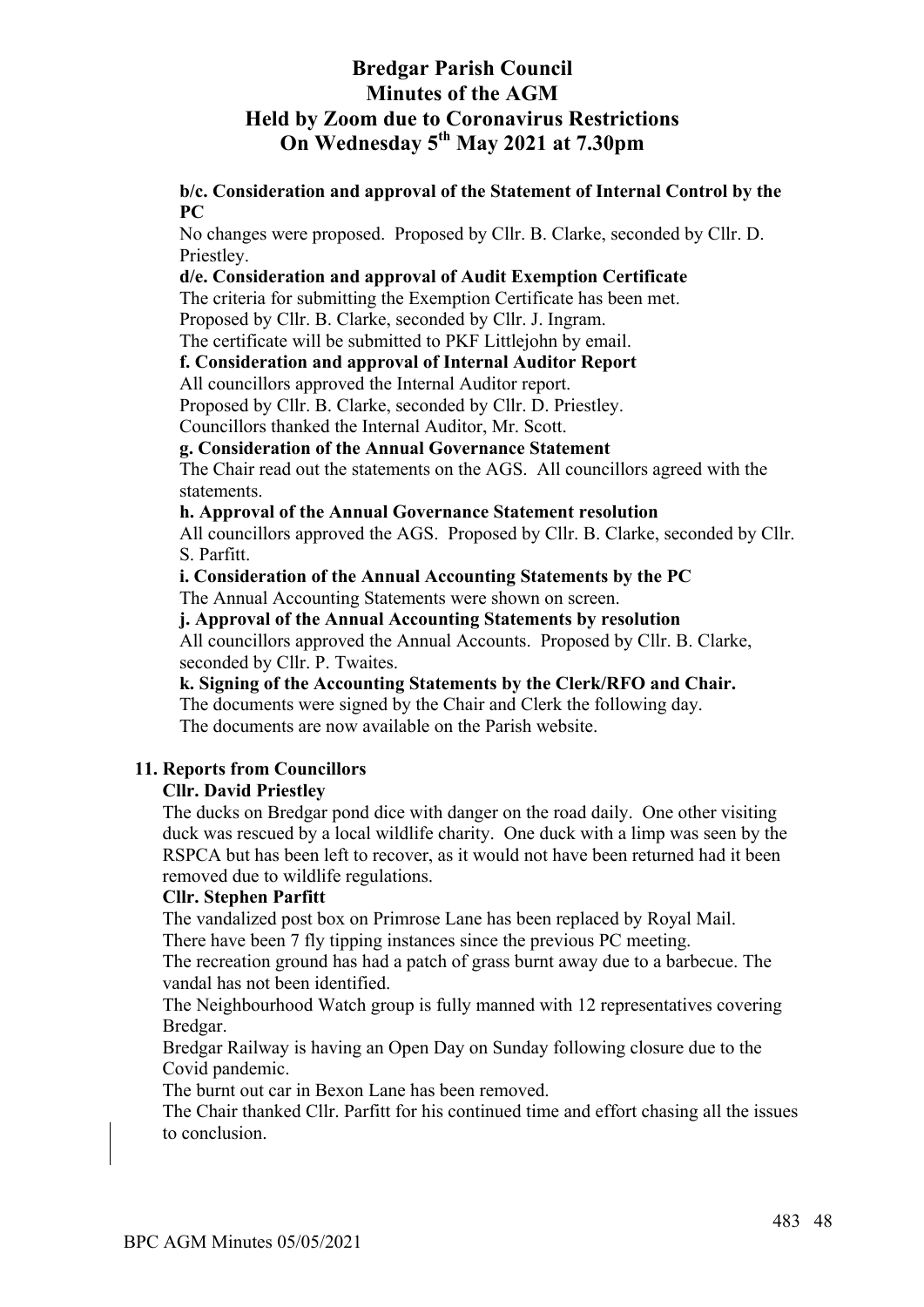### **Cllr. Mike Day**

Cllr. Day has walked most of the more accessible local footpaths and concluded that Bexon Lane is the most dangerous road in Bredgar, and that none are safe without footpaths. Some footpaths across fields disappear at this time of year due to crops being planted so are not available to walk. Some footpaths at Deans Bottom have not been marked since the field was ploughed, however, Cllr. Clarke has reported it and spoken to the KCC PROW team. They may mention it to the landowner, although marking of footpaths following ploughing/sowing is not strongly enforced if the signposted route is clear. Bashford Barn Lane is unsafe due to the ditches either side of the road and the flint surface. Blind Marys corner floods in the heavy rain.

### **Cllr. Jane Ingram**

The Post Office continues to operate without interruption.

The Farmshop has been busy and the tearoom has reopened for outside trade with a garden to sit in for coffees etc.

The village hall is quiet as it is yet to reopen.

#### **Cllr. Beverley McCourt**

The Highways Improvement Plan has been circulated by email prior to the meeting. Councillors can confirm the plans and add other items if required. Projects will then be scrutinised for viability by KCC and costs calculated. Parish Councils will be expected to contribute to costs.

Cllr. Bonney advised putting it on the agenda for the next Swale Joint Transport Board meeting and involve the new KCC Councillor.

Some local lanes in Borden have been designated as Quiet Streets where the speed limit is 20mph. Tunstall and Rodmersham are also interested in adopting Quiet Lanes in their villages so perhaps all can collude to bring about a positive result. The creation of a path next to the pond was put forward by a parishioner for discussion so may be included in the plan. Cllr. McCourt proposed to work with KCC and to discuss the proposals with other Parish Councils. Cllr. Clarke seconded the proposal.

### **Cllr. Penny Twaites**

Cllr. Twaites informed the meeting that she would be standing down as a Bredgar School Governor at the end of the academic year. Cllr. Twaites has been a volunteer for ten years and feels the nature of the role has changed, becoming more cumbersome and onerous with no say in the running of the school. It has been a tradition for a Parish Councillor to be involved with the school and Cllr. Twaites is happy to continue to communicate between the school and PC. It is felt that an unofficial liaison may be more productive than a formal representative. Cllr. Twaites has commented diligently for the PC on many everyday planning applications as well as Highsted Park and the Local Plan.

#### **Cllr. Brian Clarke**

The white paint on the decking has yet to be redone; Cllr. Clarke is to follow this up. Two kissing gate stiles have now replaced the wooden ones opposite the village hall. KCC PROW team may be considering a slight diversion for the other footpath to avoid entry into the new paddock/field with the landowner.

The brown bin, for use in the recreation ground, has been labeled and a lock installed. It is frustrating that the grass put in by the cricket club became hot and stuck in the bottom of the bin.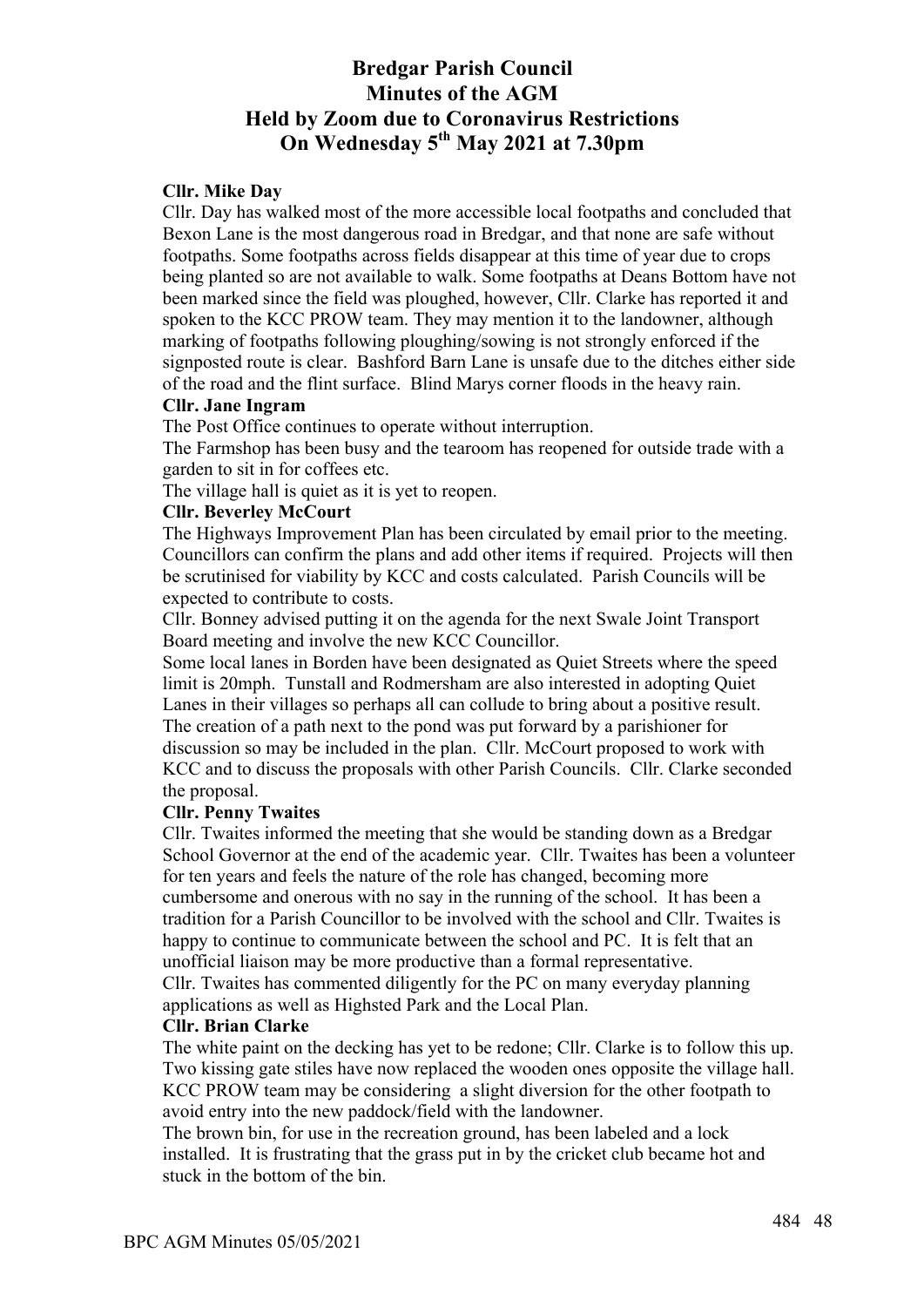Discussions with the owner of Bush House and the cricket club took place concerning the maintenance of the boundary. All parties agreed to collaborate to clear the hedge and erect a new fence.

A visiting driver in Bush Close managed to destroy a wall in the Jubilee Garden. Unfortunately no contact details were left. The PC is obtaining quotes for repair. The website renewal fee is due in June – approximately £12.

Councillors are to look at the Parish records held by Bill Best to ascertain whether they are worth archiving.

## **12. Donation to Bredgar School**

The PC usually donates £160 pounds to Bredgar School for the use of a room for the meetings. Due to Covid restrictions, the PC has been unable to meet face to face during the past 15 months. Councillors felt that parishioners may still not be comfortable meeting in a relatively small room when the next meeting is due in August, therefore proposed to book the village hall for that occasion. Cllr. Twaites is to enquire with the school whether future meetings there will be possible.

### **13. Pond Risk Assessment**

Cllrs. Priestley and McCourt, along with Paul Charman, produced a comprehensive Risk Assessment for Bredgar pond following the sad demise of a dog when it fell through the ice. Several safety options were investigated including a throw bag at £560, an emergency pole at £1908 or both at £2258. A cabinet and keypad locking would also have to be purchased to safeguard the items with the Fire Service being custodians of the keypad code. Cllr. Priestley informed the meeting that prior to the incident of the dog, there had been no incidences for over 200 years at the pond. Following discussions, councillors resolved not to purchase the products but to consider restricting access to the decking if the pond is iced over. New signs will be produced to reflect the restrictions at the pond, which Cllr. Bonney

will also purchase for use in Rodmersham. Councillors felt it was a good exercise to complete the assessment and thanked the councillors and Mr. Charman for their time.

### **14. 5Parishes Update**

A 5Parishes meeting has been held with Cllrs. Clarke and Twaites attending. They took the view that the 5Parishes would support the Draft Local Plan.

### **15. Planning Matters**

#### **Local Plan Update**

The PC have submitted a positive response in support of the Draft Local Plan but also made detailed comments on items which applied to Bredgar.

#### **Landscape Assessment**

The PC has engaged a consultant to prepare an assessment of Bredgar as agreed at the previous meeting. A comprehensive tour of the village was undertaken with Cllrs Clarke, Priestley and Parfitt in attendance. The result will be reported when received.